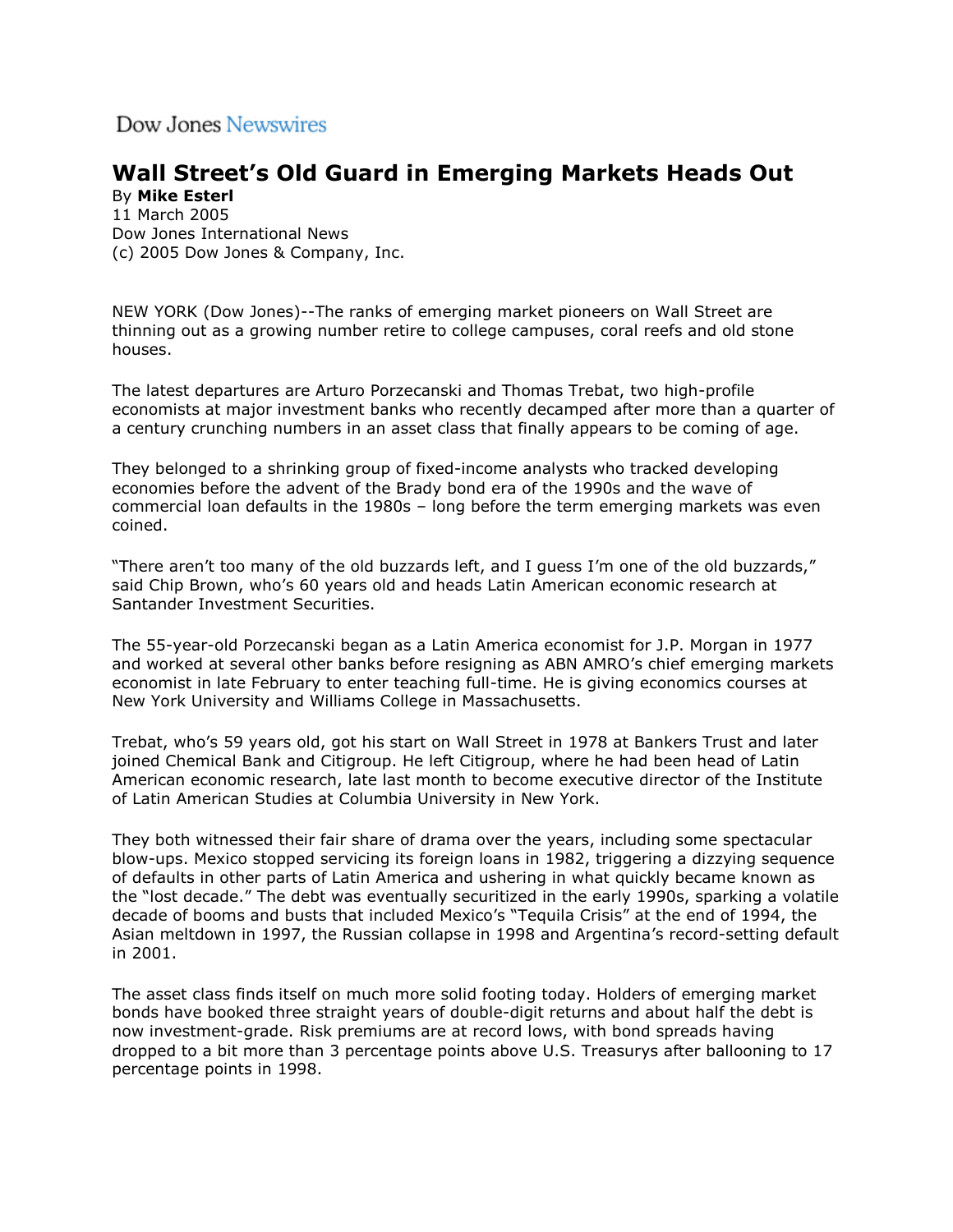But the role and the reach of the Wall Street analyst also is undergoing changes and faces fresh challenges. Many investment banks are overhauling their research departments after a wave of scandals in U.S. equities exposed glaring conflicts of interest. In emerging markets, some investors are doing their own analysis by firing up the Internet or calling up increasingly accessible government officials as financial markets go global and the asset class becomes increasingly mainstream.

"There are a few places that are still exotic, but it's getting to be fewer and fewer," acknowledged Larry Brainard, who went into semi-retirement in 1999 after building emerging market research powerhouses at several U.S. banks.

Brainard, now 60, moved into a 400-year-old farmhouse about two hours outside of London several years ago. He works three days a week as a senior analyst for West LB, a German bank, but also is busy on other fronts. He said he has started "a rather serious" collection of orchids, plans to open a patisserie and generally is regarded as "the crazy American" in the village of 45 people that he now calls home.

His career on Wall Street began in March of 1973, when he joined Chase Manhattan as an international economist, a rarity at the time.

"Basically, when I got there, there was nothing," said Brainard.

Chase recently had opened a bank in Moscow and one of his first assignments was to figure out indebtedness in Eastern Europe – the kind of research that until then, he said, was only being done by the Central Intelligence Agency.

By October of that year, when Arab countries began an oil embargo and prices for crude spiked, "suddenly people discovered there were things they didn't know much about," added Brainard, who later headed research groups at Bankers Trust and Goldman Sachs before returning to Chase Manhattan in the mid-1990s.

Wall Street was still getting its feet wet on the subject of international debt in the late 1970s, when Porzecanski and Trebat arrived on the scene.

Emerging markets didn't exist in name, and the countries were referred to as `LDCs', or less developed countries. Loans, not bonds, were in circulation, and commercial banks had the business to themselves. Information remained scarce, involving plenty of airplane rides to pry basic numbers out of government officials who had no interest in releasing them.

Porzecanski recalls being rebuffed in one of his early fact-finding trips by a Brazilian official who told him, "Listen, if you don't trust us to manage things well, then we don't want your money."

Trebat, who was hired by Brainard, remembers a Mexico City dinner in early 1982 with a high-ranking government official who let it slip that Mexico had \$44 billion in gross borrowing requirements that year – far higher than had been imagined.

"He spilled his drink over the table at that point. I think he was just upset with the situation and obviously worried because he was at that time responsible for Mexican borrowing," said Trebat.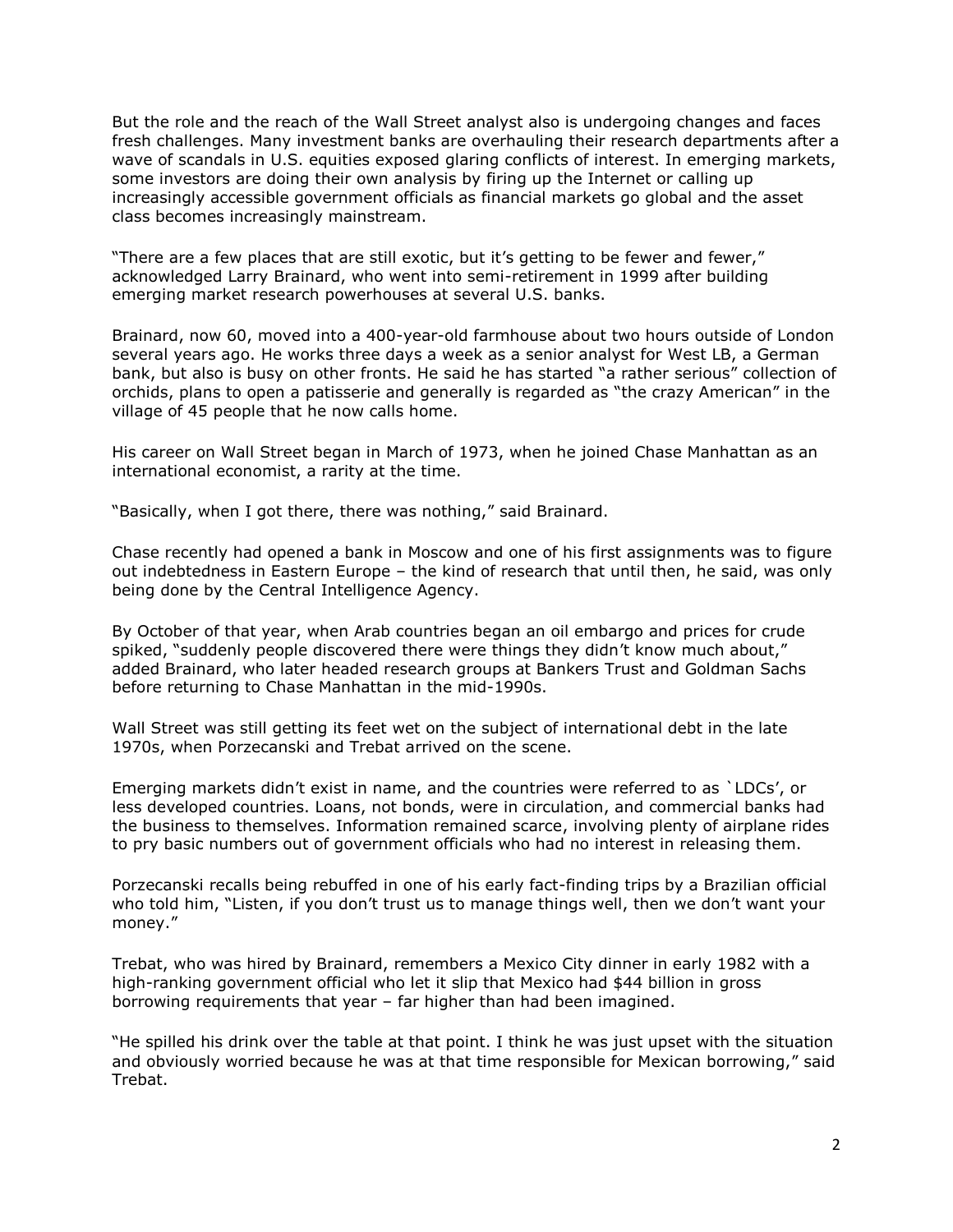Later that year, Mexico, which had been the recipient of big `petro-dollar' loans when global oil prices were high, ran out of money, sending tremors through U.S. bank portfolios.

Sitting next to Trebat at that dinner was John Purcell, a former professor of comparative politics who had joined Bankers Trust in 1980. Three years later, Purcell joined Salomon Brothers, the first investment bank to catch the scent that a bigger market was around the corner.

"There were 40 people when I left. When I started it was just me," said Purcell, who headed emerging market bond and stock research at Salomon before retiring in 1996.

Purcell, now 65 years old, has spent the last several years studying the dispersal of coral reef fish in the Caribbean. He will be defending his Ph.D thesis at the University of Miami in May.

He said he was hired by Salomon partly because the trading house had a large position in a recently issued Venezuelan bond that suddenly was looking very shaky. That "scared" Salomon because it realized it really didn't know much about the country and risks.

But there still weren't a lot of bonds from developing countries in circulation, and Purcell said he spent much of his time in the early years doing risk analysis of investment-grade issuers from disparate places like Denmark and the province of Manitoba.

Trading of developing country debt in the 1980s was mostly confined to "cocktail swaps" as commercial banks exchanged loan packages of loans – many of them in default – among each other. There was also a market for debt-for-equity swaps in a handful of countries, led by Chile.

"The volumes in those days were nothing like what they are today. Once the defaulted sovereign loans were securitized, that's when the market exploded," said George Grunebaum, who is stepping down as head of emerging markets credit trading at J.P. Morgan Chase in the coming weeks after a career that spans back to 1985.

The explosion came in 1989, when Mexico, with the help of the U.S. Treasury, reached an accord with banks to restructure defaulted commercial loans into Brady bonds. Mexico began to issue more than \$30 billion of the bonds, which were named after then-U.S. Treasury Secretary Nicholas Brady, in early 1990. Other countries from Latin America, Asia and Africa followed in rapid succession, raising the stock of Bradys to more than \$150 billion.

Suddenly, investment banks and investors had something to trade and the newly minted asset class – dubbed emerging markets as a marketing ploy – began grabbing some attention. Investment banks began expanding research groups and some of their reports read like journalistic dispatches from far-off – and often dangerous – places that spent as much time addressing political risk as macroeconomic data.

Among the new generation of analysts leading the charge was Joyce Chang, who joined Salomon in 1989 after Purcell snatched her from Princeton's graduate school, where she picked up a degree in development economics. She also had worked for USAID in India, Jordan and the Philippines, in addition to a stint in journalism.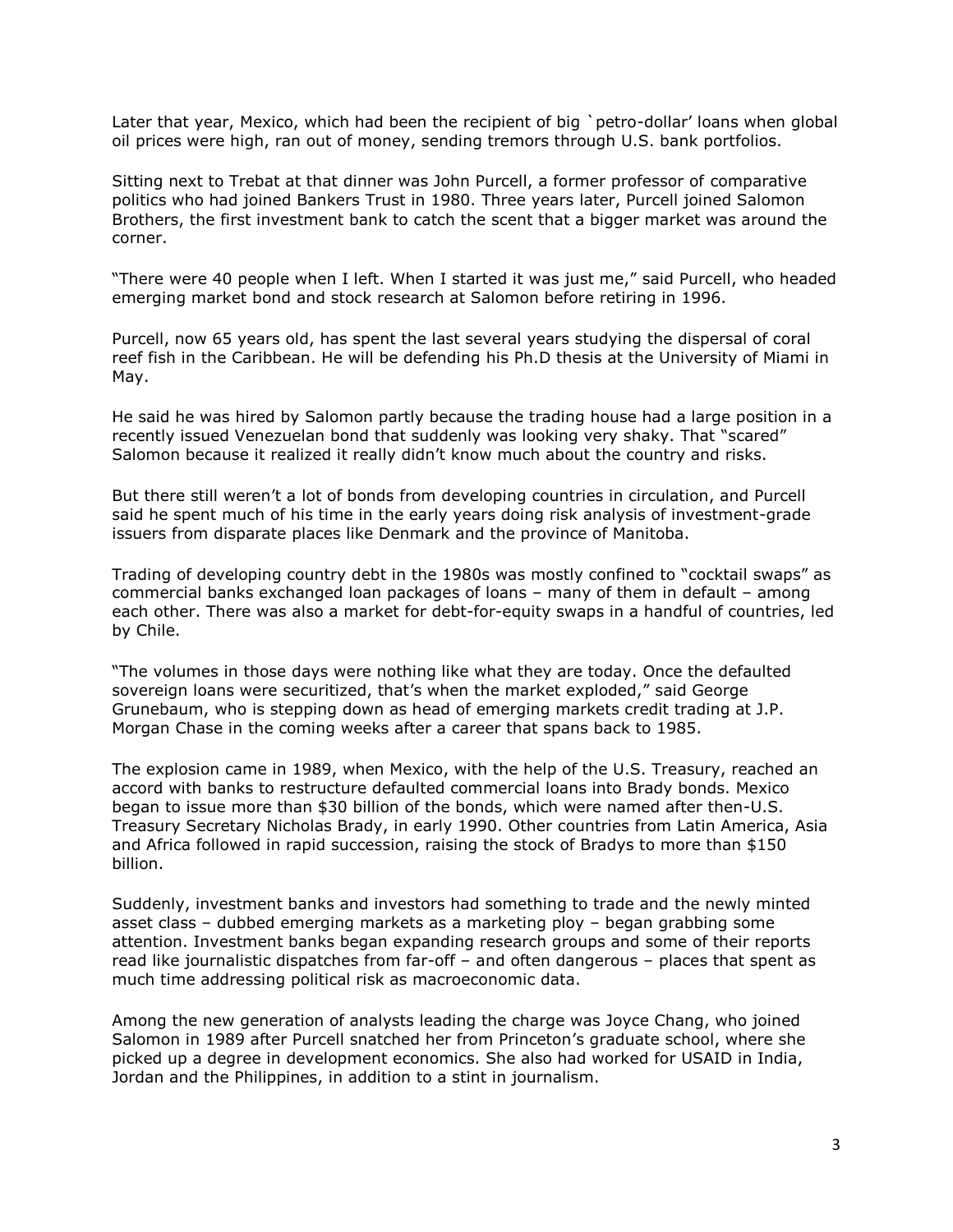Chang became an intrepid explorer for the bank, visiting Panama not long after the U.S. invaded the country in 1990, poking around the southern Mexican state of Chiapas after a rebel uprising in early 1994 and walking into a cloud of tear gas in the Venezuelan capital of Caracas in the mid-1990s.

She was also in Algeria in June 1992, when President Mohammed Boudiaf was assassinated. Salomon, fearing for her safety, ordered her to leave the country, but she still was able to make a market call.

"I had a very strong view that they would pay the bonds, which they did," said Chang, who later joined Merrill Lynch and now heads emerging markets research at J.P. Morgan Chase.

A lot of calls by research analysts didn't go nearly as well. Many investors were caught offguard when Mexico devalued its currency in late 1994 and almost defaulted on its obligations. The scene repeated itself in Asia and Russia a few years later when financial markets cratered.

Critics pointed out that research departments at investment banks were reluctant to skewer a country at the same time that their bankers were jockeying to underwrite its bonds and generate the revenue that paid their bonuses.

Still, the flow of information in markets has continued to improve as governments are pushed to be increasingly transparent in return for fresh capital. When Argentina defaulted on its foreign bonds in December 2001, many investors saw the warning flags ahead of time.

Investment banks have taken steps in recent years to eliminate conflicts of interest in a bid to resuscitate the reputations of their research divisions. But some wonder if their value has declined as emerging markets become more of a known quantity, storm clouds subside and U.S. mutual funds beef up their own research teams.

"You don't need someone to come into your firm and tell you Mexico does a lot of trade with the U.S.," said James Barrineau, head of Latin American research at Alliance Capital Management, which has about \$8 billion invested in emerging markets and is in regular contact with government officials around the world.

Porzecanski estimates that when he began on Wall Street, information in Latin America was so tough to come by that analysts would spend 80% of their time gathering facts and 20% interpreting them, whereas now it's the reverse.

He added that a recent wave of mergers among investment banks has turned research into "a musical chairs game with fewer and fewer chairs available" and that the days of huge bonuses are over now that analysts' pay can no longer be tied directly to the underwriting business.

"I would not encourage anybody who's young to go into research," said Porzecanski, who also held positions at Republic National Bank of New York, Kidder, Peabody & Co. and ING Barings during his lengthy career.

Trebat is more sanguine, though. He notes that a whole new frontier is opening up in emerging markets as U.S. investors voice interest in higher-yielding local debt markets after